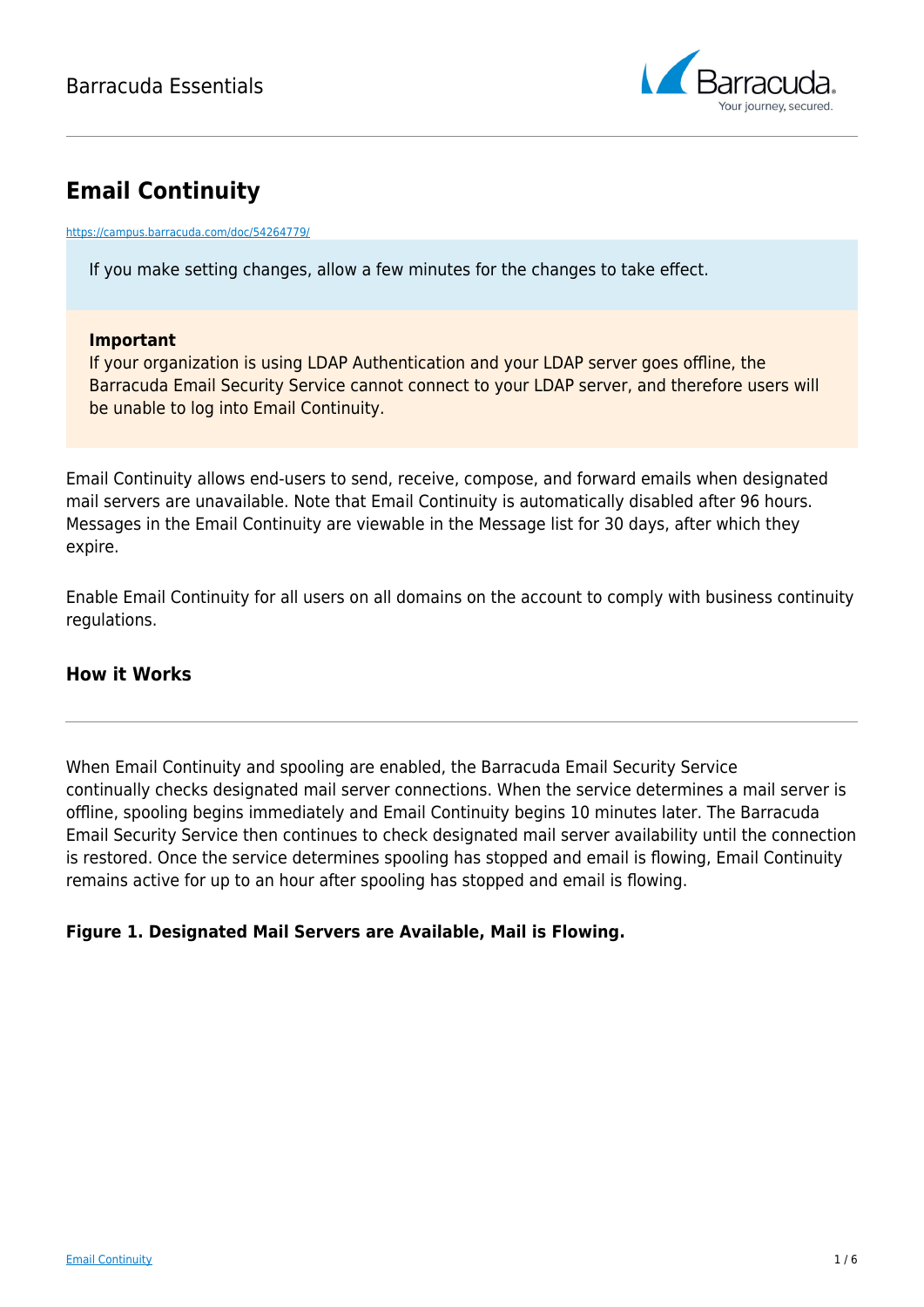







Notes:

- The original mail headers and timestamp sent/received during an outage are synchronized to the primary mail server to minimize end-user confusion.
- Message for the primary and alias email are delivered to the primary account.
- When replying to a message or forwarding a message from Email Continuity, the sender is the primary email address.
- Outbound messages sent via Email Continuity are subject to the configured outbound policies.
- When Email Continuity is enabled, if the administrator logs in as a user, that user's message log is view-only.
- Messages cannot be deleted from the Email Continuity Service.
- You cannot access or send messages via quarantine notification email when Email Continuity is in effect.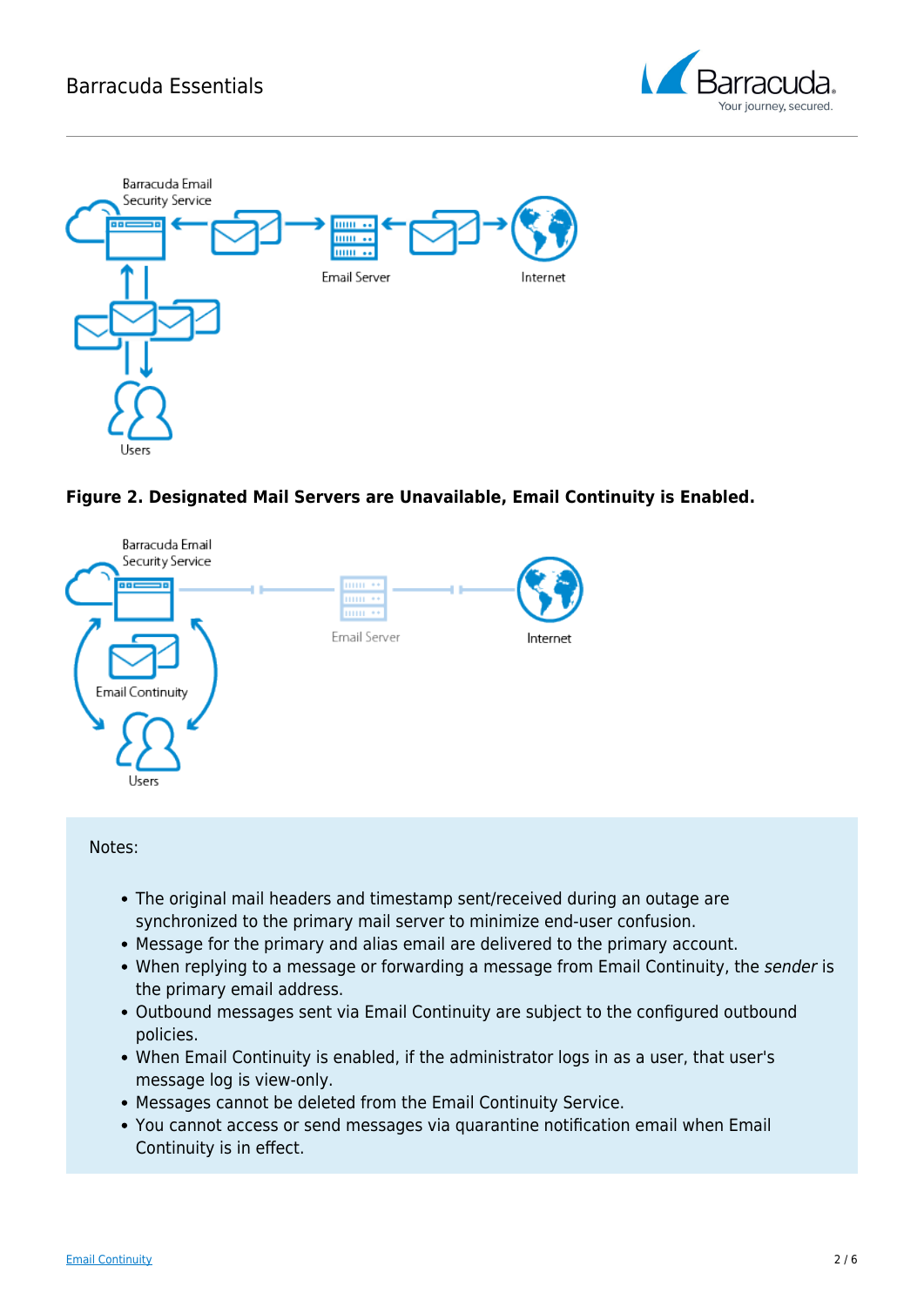

### **Status**

If spooling or Email Continuity is enabled for more than 96 hours, a warning displays in the Barracuda Email Security Service **Users > Email Continuity** page.

### **Email Continuity Actions**

When Email Continuity is activated, users can continue to view their messages in the **Message Log**. In addition to the standard message actions in the **Message Log** view, users can compose a new message, and forward or reply to a message. Spooled messages display in the account admin, domain admin, recipient, and sender Message Logs when **Email Continuity** is running.

When you view a message in the log, the following actions are available in the **Message View** page:

- Click on a message in the email list to view the message body, and take actions:
	- Compose a **New Message**
	- **Reply** to the sender
	- **Forward** a message with **Delivery** status of **Delivered** to one or more email addresses; separate multiple addresses with a comma delimiter.
- You can select to download one or more messages from Email Continuity as a .**eml** file.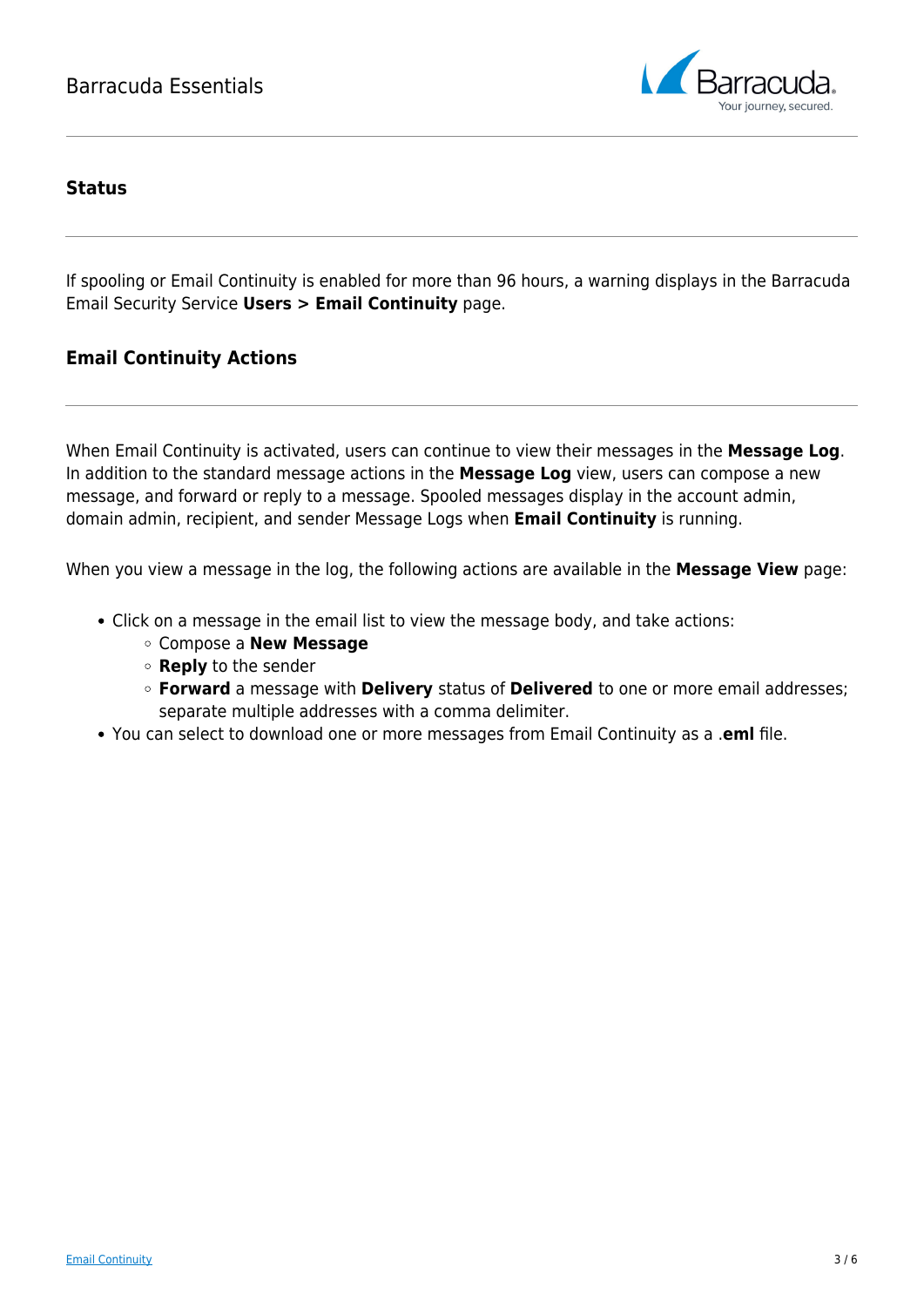## Barracuda Essentials



|                                                                                                                                 | Barracuda Cloud Control                                                 |        |                       |                                              |                       |               |  |                       | Community                           | Support                | Sign In            |
|---------------------------------------------------------------------------------------------------------------------------------|-------------------------------------------------------------------------|--------|-----------------------|----------------------------------------------|-----------------------|---------------|--|-----------------------|-------------------------------------|------------------------|--------------------|
| $\Rightarrow$                                                                                                                   | <b>ESS</b><br>Message Log                                               |        | Settings              | Log Out (user@mycompany.com)                 |                       | Support       |  |                       |                                     |                        |                    |
|                                                                                                                                 | Message Log ?                                                           |        |                       |                                              |                       |               |  |                       |                                     |                        |                    |
|                                                                                                                                 | Message Filter: All<br>ᆌ<br>Reading Pane: Right<br><b>Bottom</b><br>Off |        |                       |                                              |                       |               |  |                       |                                     |                        |                    |
| Search:                                                                                                                         |                                                                         |        | 2 days                | ᆌ<br><b>Search</b><br>$\overline{\mathbf v}$ | <b>Saved Searches</b> |               |  |                       |                                     |                        | (1 to 9)           |
| Spam                                                                                                                            | Not Spam                                                                | Export | Allow List<br>Deliver | Recategorize v                               |                       |               |  |                       |                                     |                        | <b>New Message</b> |
|                                                                                                                                 | From <b>~</b>                                                           | To     |                       | Subject                                      |                       | Date          |  | Size Delivery         | Reason                              |                        | Score              |
|                                                                                                                                 | larry@myco.com                                                          |        | user@mycompany.com    | » Please Review                              |                       | 04/19 06:13PM |  | 9 KB Delivered        |                                     |                        | 0.00               |
| <b>A</b>                                                                                                                        | jlpadobzr                                                               |        | user@mycompany.com    | » Webinar Question                           |                       | 04/19 01:27PM |  | 486 B Delivered       |                                     |                        | 0.00               |
|                                                                                                                                 | pete@thatcomy                                                           |        | user@mycompany.com    | » Re:                                        |                       | 04/19 10:18AM |  | 8 KB Delivered        |                                     |                        | 0.00               |
| I O                                                                                                                             | Blood Sugar News user@mycompany.com                                     |        |                       | » A MUST Read for all Diabetics Bl           |                       | 04/19 10:18AM |  | 5 KB Not Delivered    | Quarantined. ATD Scan Inconclusive. |                        | 0.00               |
|                                                                                                                                 | Violette                                                                |        | user@mycompany.com    | » Cost Basis                                 |                       | 04/19 10:18AM |  | <b>8 KB Delivered</b> |                                     |                        | 0.00               |
|                                                                                                                                 | <b>B</b> @ vashproct@mail                                               |        | user@mycompany.com    | » Event Notification                         |                       | 04/18 02:57PM |  | 4 KB Not Delivered    | Quarantined. ATD Scan Inconclusive. |                        | 0.00               |
|                                                                                                                                 | a @ justforyou@oth                                                      |        | user@mycompany.com    | » Free Advice                                |                       | 04/18 02:51PM |  | 16 KB Not Delivered   | <b>Advanced Threat Detection</b>    |                        | 0.00               |
|                                                                                                                                 | Josh                                                                    |        | user@mycompany.com    | » Test Setup                                 |                       | 04/18 01:22PM |  | <b>7 KB</b> Delivered |                                     |                        | 0.00               |
|                                                                                                                                 | dianna@nameo                                                            |        | user@mycompany.com    | » What's Up                                  |                       | 04/18 09:33AM |  | <b>6 KB Delivered</b> |                                     |                        | 0.00               |
|                                                                                                                                 |                                                                         |        |                       |                                              |                       |               |  |                       |                                     |                        |                    |
| From:<br>To:                                                                                                                    | justforyou@otherco.com<br>user@mycompany.com                            |        |                       |                                              |                       |               |  |                       |                                     |                        |                    |
| Subject:                                                                                                                        | Free Advice                                                             |        |                       |                                              |                       |               |  |                       |                                     |                        |                    |
| Date:                                                                                                                           | 2017-04-18 02:51PM<br><b>Show Details</b>                               |        |                       |                                              |                       |               |  |                       |                                     |                        |                    |
|                                                                                                                                 |                                                                         |        |                       |                                              |                       |               |  |                       |                                     |                        |                    |
| <b>Allow List</b><br><b>Download</b><br>Open<br><b>Source</b><br><b>Deliver</b><br>$Block -$<br>$Reply -$<br><b>Message</b>     |                                                                         |        |                       |                                              |                       |               |  | Forward               |                                     |                        |                    |
| This message has one or more attachments with advanced threats detected. To deliver this message you must view the ATD Reports. |                                                                         |        |                       |                                              |                       |               |  |                       |                                     | <b>Reply to Sender</b> |                    |
|                                                                                                                                 |                                                                         |        |                       |                                              |                       |               |  |                       |                                     | <b>Reply All</b>       |                    |
|                                                                                                                                 |                                                                         |        |                       |                                              |                       |               |  |                       |                                     |                        |                    |
|                                                                                                                                 |                                                                         |        |                       |                                              |                       |               |  |                       |                                     |                        |                    |
|                                                                                                                                 |                                                                         |        |                       |                                              |                       |               |  |                       |                                     |                        |                    |
|                                                                                                                                 |                                                                         |        |                       |                                              |                       |               |  |                       |                                     |                        |                    |

### **Set Up Email Continuity**

Use the following steps to set up Email Continuity.

### **Step 1. Enable Spooling**

Enable spooling for each domain where you want to enable Email Continuity.

To enable spooling:

- 1. Log into Barracuda Email Security Service as the administrator, and click **Domains**.
- 2. For the domain where you want to enable Email Continuity, click **Edit** in the **Settings** column.
- 3. In the **Options** section, set **Spooling** to **Yes**.
- 4. Click **Save Changes**.
- 5. Complete steps 2 through 4 for each domain where you want to enable Email Continuity.

### **Step 2. Enable Email Continuity**

To enable Email Continuity: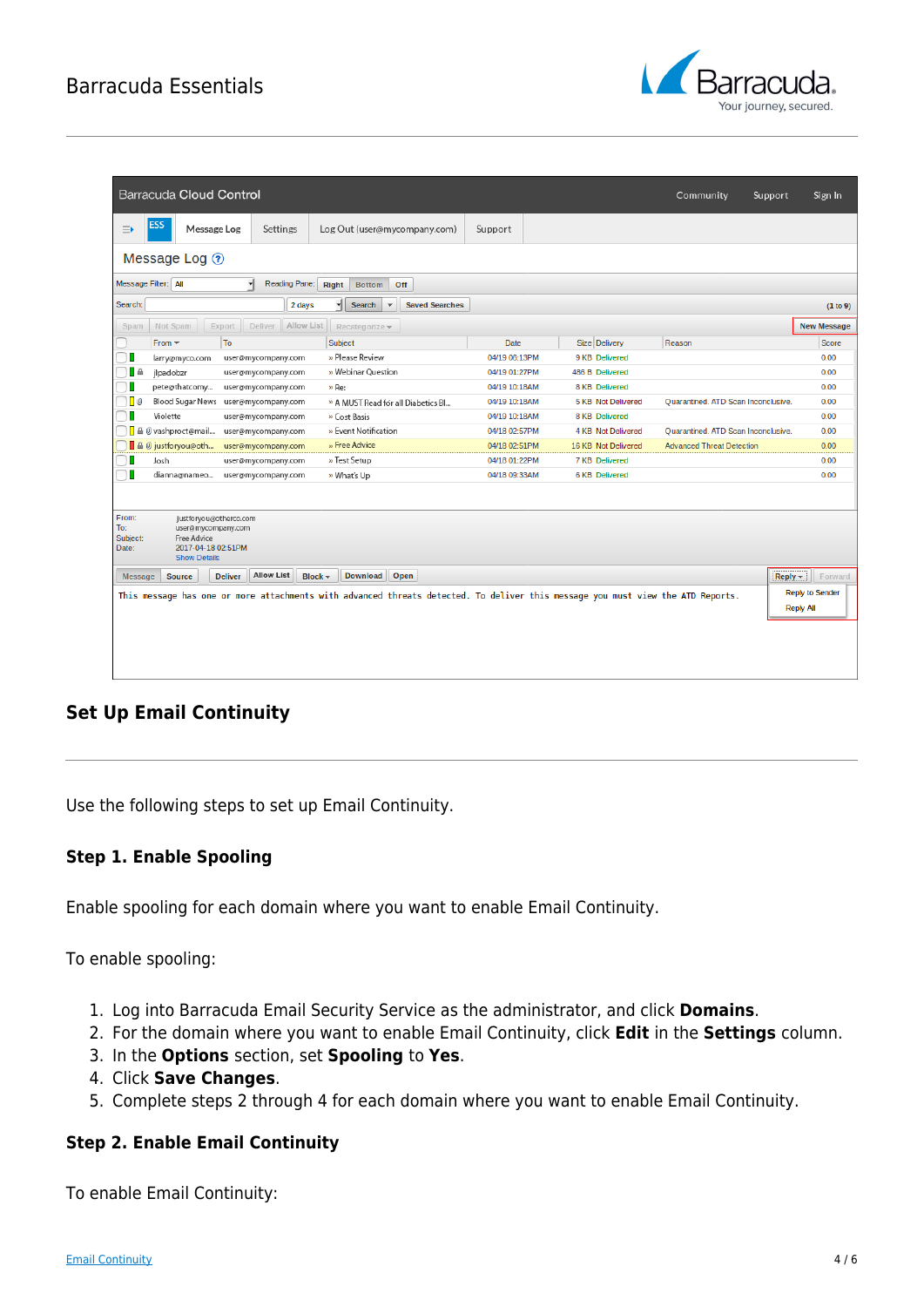

- 1. Go to **Users > Email Continuity**.
- 2. Set Email Continuity to **Auto-Enable**.

If you did not enable spooling, the **Enable Spooling** dialog box displays. Click **OK**.

3. Click **Save Changes**.

The Email Continuity status displays the date and time after which it is disabled (after 96 hours).

| If you disable spooling after <b>Email Continuity</b> is set to <b>Auto-Enable</b> , the <b>Email Continuity</b><br>dialog box displays: |                                                                                                                                         |  |  |  |  |  |  |  |
|------------------------------------------------------------------------------------------------------------------------------------------|-----------------------------------------------------------------------------------------------------------------------------------------|--|--|--|--|--|--|--|
|                                                                                                                                          | <b>Email Continuity</b>                                                                                                                 |  |  |  |  |  |  |  |
| Ţ                                                                                                                                        | Disabling spooling feature will disable<br>auto-enabling of Email Continuity for all<br>of the domains associated with this<br>account. |  |  |  |  |  |  |  |
|                                                                                                                                          | Cancel<br>OK                                                                                                                            |  |  |  |  |  |  |  |

### **Automatic Deactivation**

When Email Continuity is active, if no spooled messages are received for 15 minutes or longer, Email Continuity will turn off automatically.